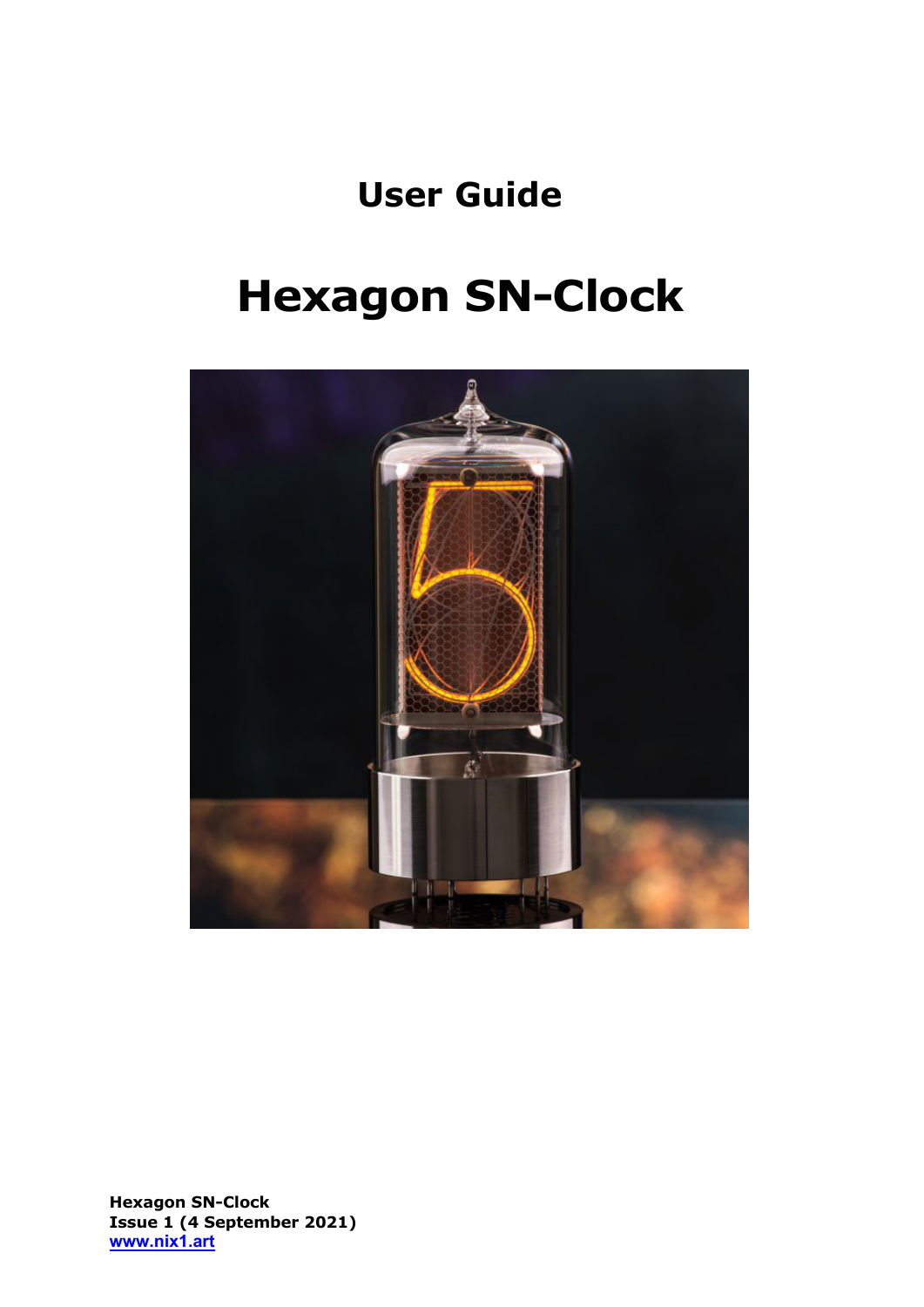# **REVISION HISTORY**

| Issue<br><b>Number</b> | Date             | <b>Reason for Issue</b> |
|------------------------|------------------|-------------------------|
|                        | 4 September 2021 | New document            |

**Hexagon SN-Clock Issue 1 (4 September 2021) www.nix1.art -2-**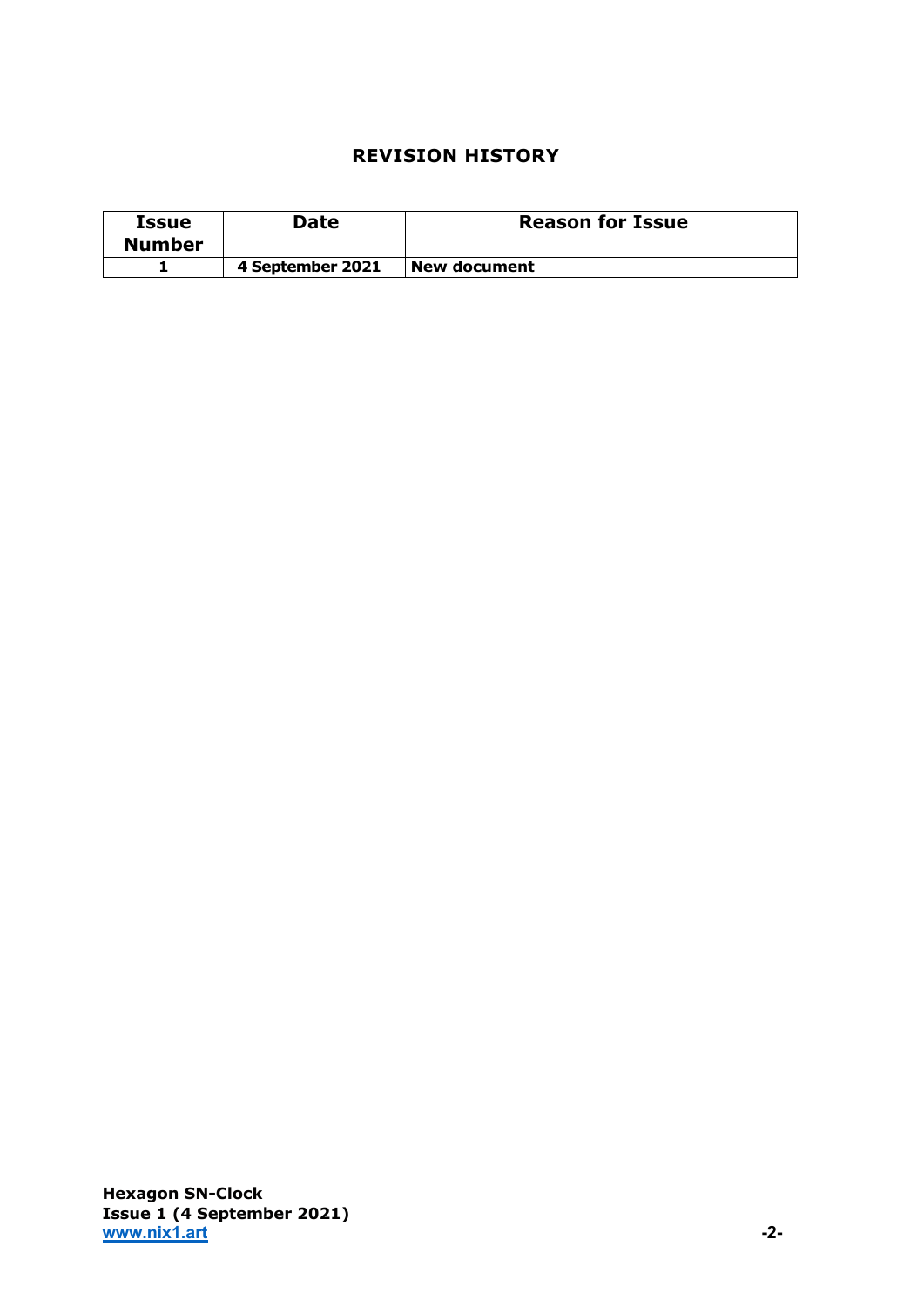# **1. INTRODUCTION**

#### **1.1 About the SN-Class Nixie Clock Kits**

How can the clock display the time with only a single digit? The clock flashes up the time in the sequence HHMM, with appropriate pauses between each digit, and a longer pause between each time cycle ie. H.H...M.M ...H.H...M.M.... and so on. It is really very intuitive, and once you 'get it', it is really obvious and simple to read the time!

#### **1.2 Features**

The SN-Class Nixie Clock Kit has the following features:

- •Hours and Minutes display
- •12 or 24 hour modes
- •Uses 5V USB Power
- •Uses a Quartz Crystal Oscillator as the timebase
- •Optional GPS or WiFi synchronisation with status indicator LED
- •Dedicated DST button to switch between DST and standard time
- •Supercapacitor backup. Keeps time during short power outages
- •Simple time setting using two buttons
- •Seconds can be reset to zero to precisely the set time

•Programmable night mode - blanked or dimmed display to save tubes or prevent sleep disturbance

- RGB tube lighting select your favourite colour from 21 options
- •Not AC frequency dependent works in all countries
- •All user preferences stored to non-volatile memory

# **1.3 Compatible Tubes:**

IN-18 (40mm / 1.6" digit height) R|568M (50mm / 2" digit height) Z568M (50mm / 2" digit height)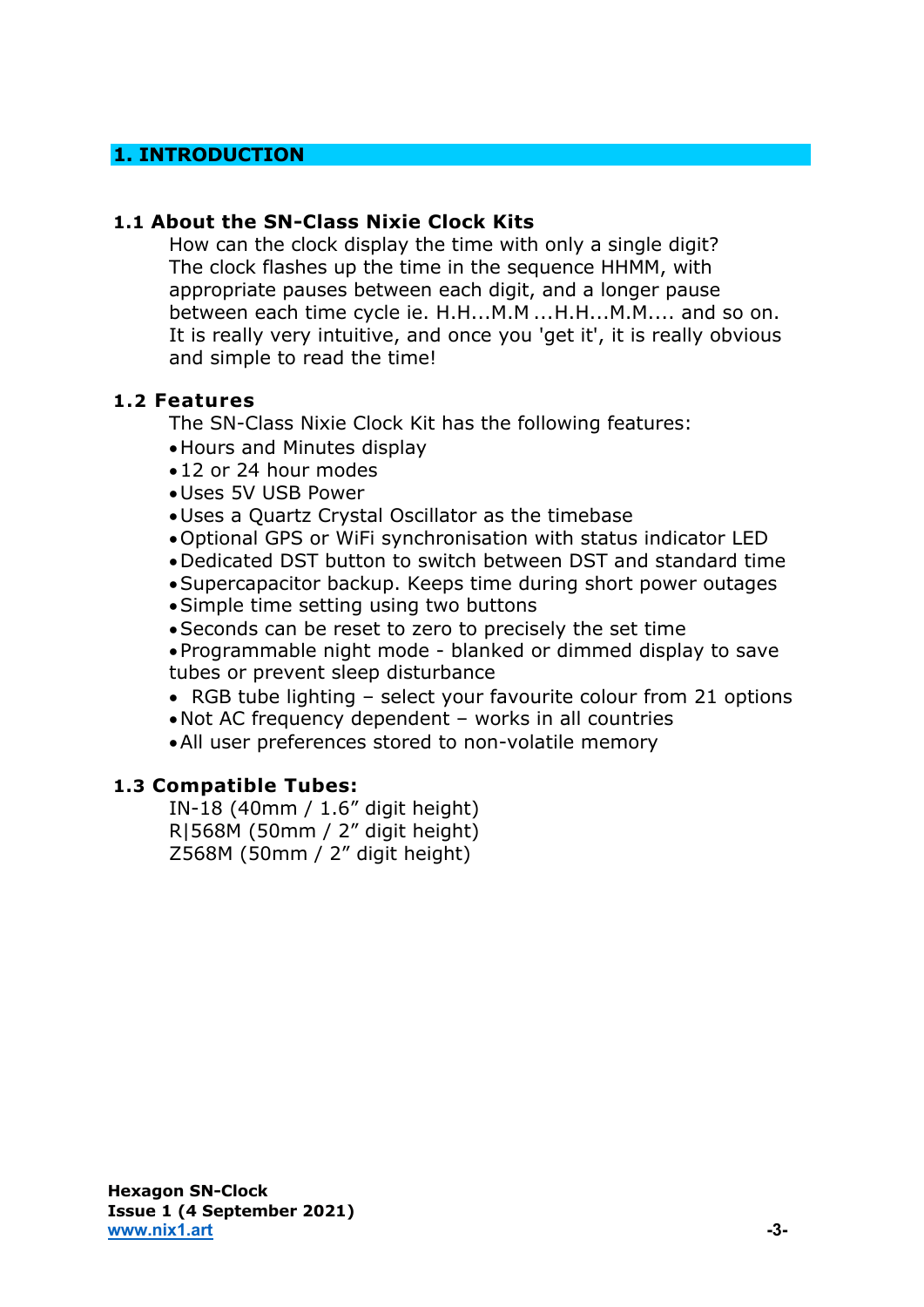# **1.4 SAFETY**

**DANGER:** The clock pcb includes a switched-mode voltage booster circuit. This generates nominally 170 Volts DC. Assembly may only be undertaken by individuals who are suitably qualified and experienced in electronics assembly, and are familiar with safe procedures for working with high voltages. If in doubt, refer to a suitably qualified engineer before proceeding.

# **The voltages generated by this circuit can give a potentially LETHAL ELECTRIC SHOCK.**

DISCLAIMER: This product is supplied as a kit of parts, intended only for suitably qualified electronic engineers, who are suitably qualified and experienced in electronics assembly, and are familiar with safe procedures for working with high voltages. The supplier, his agents or associates accept no liability for any damage, injury or death arising from the use of this kit of parts.

This is not a finished product, and the person assembling the kit is responsible for ensuring that the finished product complies with any applicable local regulations governing electrical equipment, eg. UL, CE, VDE.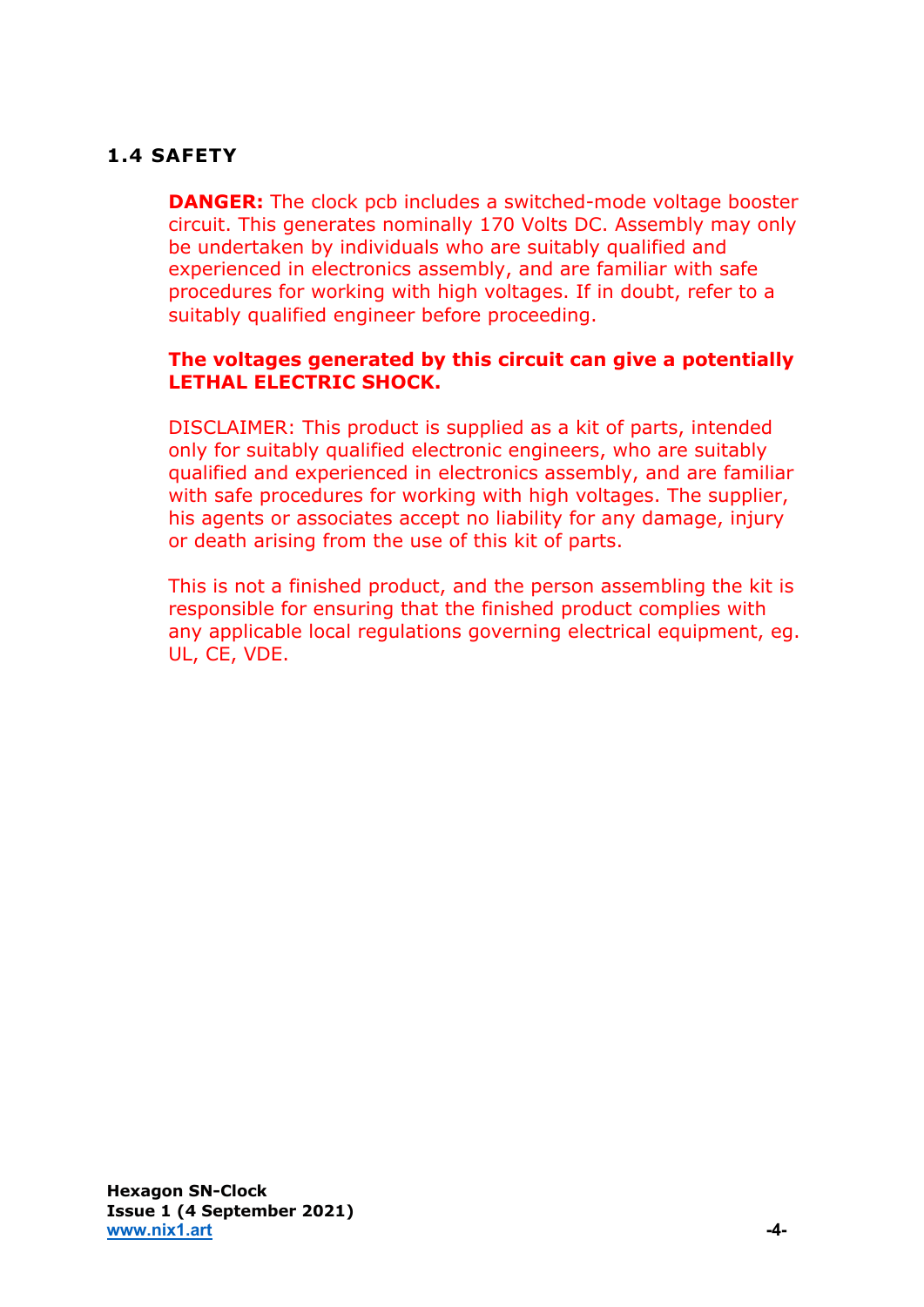# **2. Other items you will need.**

The clock includes a EU Plug 5V 1A and a USB Power Cable Power. The following type of adapter should be obtained and used with the kit:

*EU Plug USB 5V 1A*

*USB A to Mini B.*

A suitable plug and cable is shown below:





**Hexagon SN-Clock Issue 1 (4 September 2021) www.nix1.art** 5-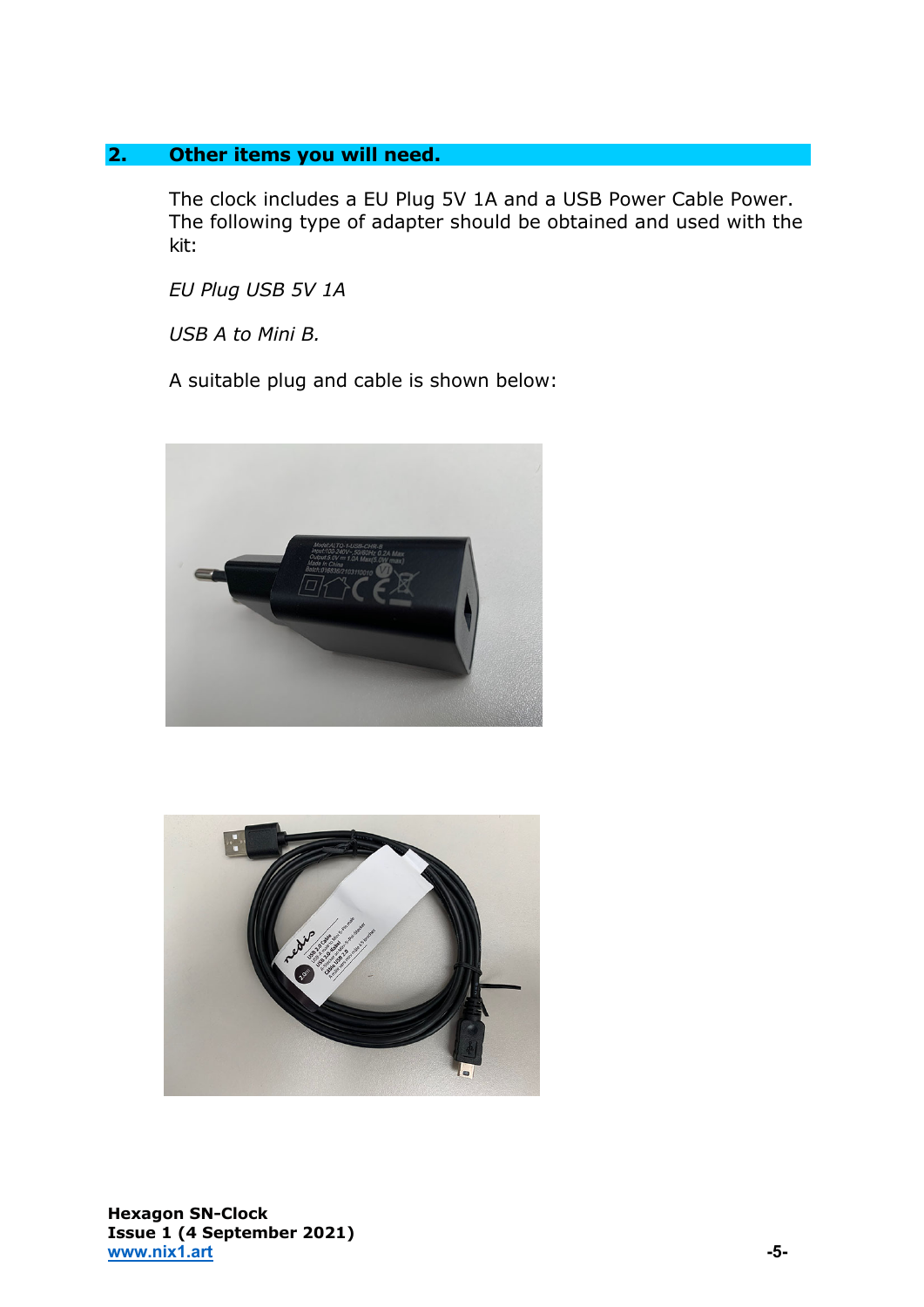# **3. HOW TO OPERATE THE CLOCK**

The three buttons have the following functions: SET: Enter Config Menu if held on power-up; Set time. ADJ: Adjust time, config parameters; Enter colours menu. DST: Toggle between DST and Standard Time (+/- 1 Hour)

# *Entering configuration mode:*

The principal settings of the clock are stored in flash memory – your preferred configuration is stored even after powering off the clock for extended periods. To access the configuration mode press and hold the 'SET' button whilst the clock is power off and then connect power.

In configuration mode the clock will initially display the number '1' to indicate that parameter 1 is being viewed / edited. Pressing SET will scroll through each parameter 1 to 11 in turn.

Press ADJ will enter that parameter and first show the current parameter, and pressing ADJ further will adjust the parameter. When completed each parameter, press SET again to move to the next parameter. After parameter 11, you will exit to time display.

Refer to the table on the next page. It may help to make a pencil note of your intended setting before starting.

The time offsets are applicable if you are using a WiFi or GPS time receiver, as you need to use the settings to tell the clock your time zone.

Most time zones are whole hours only from GMT, so parameter 7 will rarely need to be changed from the default 0.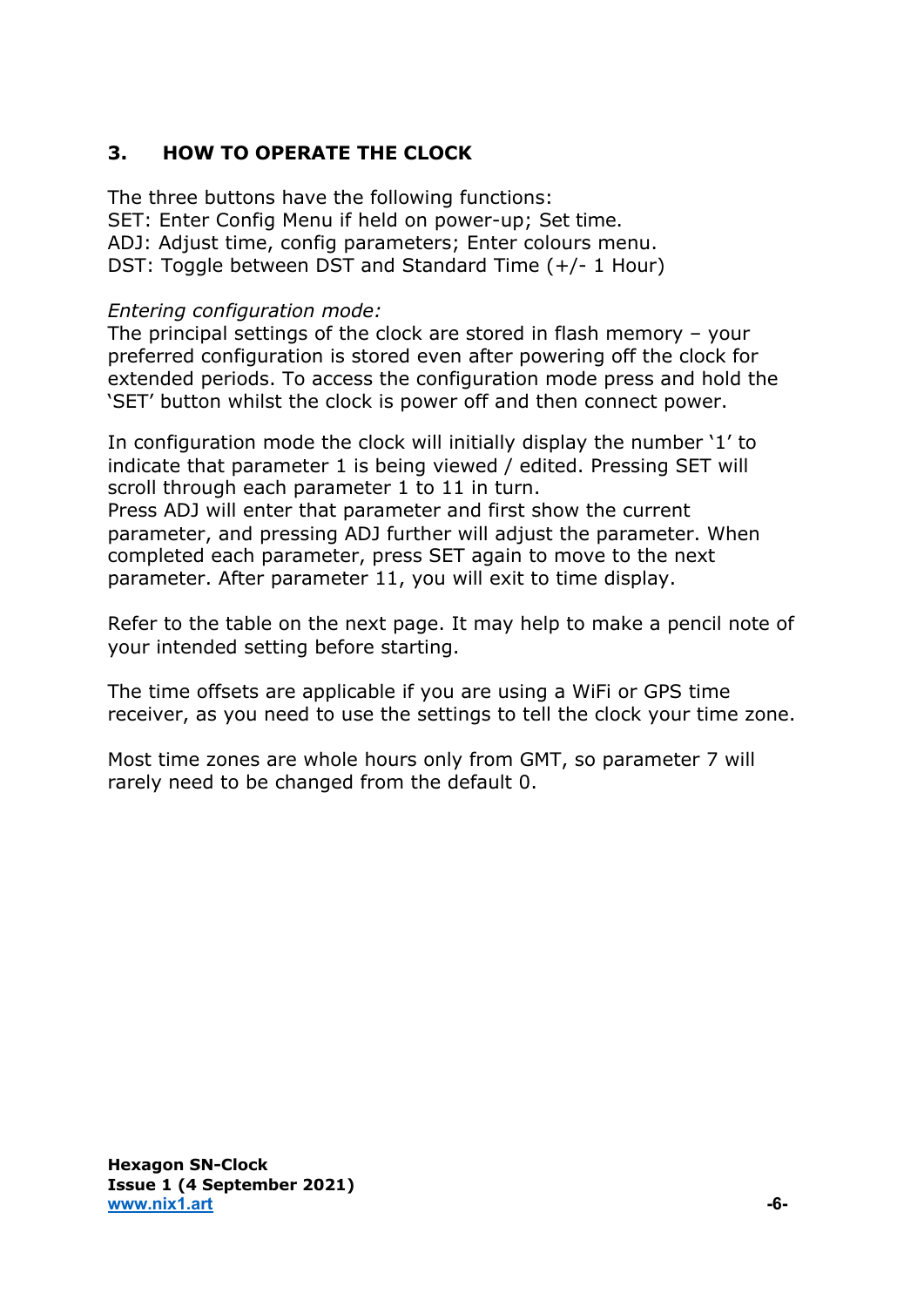| <b>Parameter</b> | <b>Description</b>             | <b>Values</b>                                |
|------------------|--------------------------------|----------------------------------------------|
| 1                | 12 / 24 Hr mode                | $0 - 12$ Hr (default)                        |
|                  |                                | $1 - 24$ Hr                                  |
| 2                | Night Mode start hour          | $0 - 23$                                     |
| 3                | Night Mode end hour            | $0 - 23$                                     |
| 4                | Time display mode              | $0$ – Standard display                       |
|                  |                                | 1 - Crossfade display (default)              |
| 5                | RGB Display Mode               | 0 - RGB Disabled                             |
|                  |                                | 1 - On, and follows night blanking (default) |
|                  |                                | 2 - Always on                                |
| 6                | Radio time offset hours        | $0-13$ (default 0)                           |
| 7                | Radio time offset mins         | 0-45 (default 0)                             |
| 8                | Radio time offset              | 0 - Minus time (default)                     |
|                  | polarity                       | $1 -$ Plus time                              |
| 9                | <b>Time Calibration Factor</b> | 0 - 99 (each unit adjusts by 0.2s per day)   |
| 10               | Time Calibration Polarity      | 0 - Make clock slower                        |
|                  |                                | 1 - Make clock faster                        |
| 11               | Night Mode Override            | $0 - 50$ (default 0 gives 15                 |
|                  | minutes                        | seconds override)                            |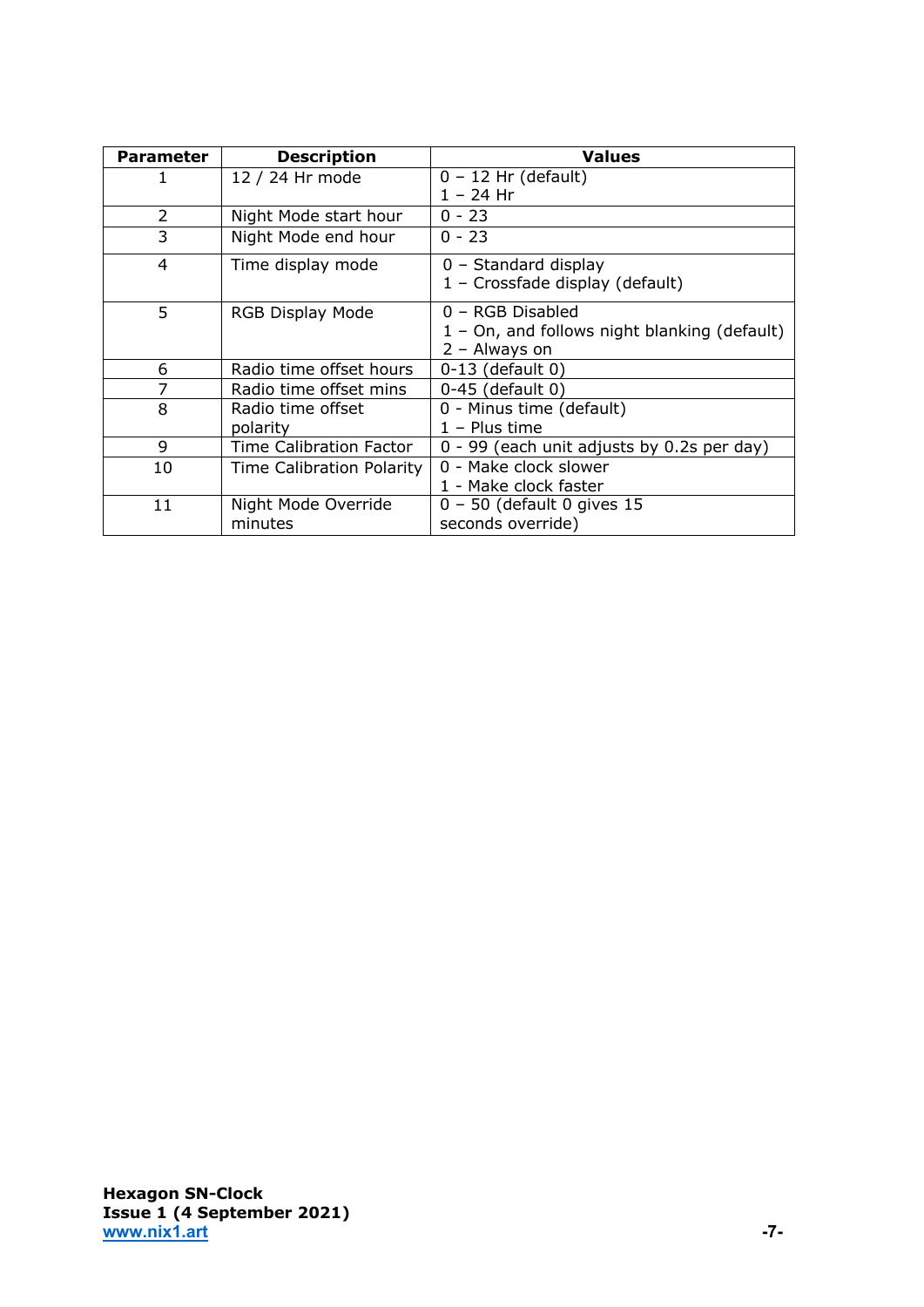# *Setting the Time:*

Before setting the time, press 'DST' briefly to toggle between DST and standard time as indicated by the yellow LED. Set according to whether you are currently in DST time or not.

From time display mode, press and hold 'SET' button for 2 seconds then release. The seconds will be displayed. Press the 'ADJ' button to reset seconds to zero.

Briefly Press 'SET' again and the hours will be displayed. Press the 'ADJ' button to set the hours. The hours are always set in 24 hour (military time) format, to ensure correct AM or PM time is set.

Briefly Press 'SET' again and the minutes will be displayed. Press the 'ADJ' button to set the minutes.

Finally, briefly Press 'SET' again to revert to normal clock operation.

# *Night Blanking Override:*

During programmed night blanking, the blanking may be overridden to see the time by briefly pressing the 'SET' button. Tubes will remain lit for the period defined in parameter 11.

# *Rapid DST Adjustment*

Press 'DST' briefly to toggle between DST and standard time. The yellow LED shows whether DST mode is active or not.

Note, that GPS or WiFi time data does not contain DST information, so the DST status will need to be set manually in GPS/ WiFi mode as well as manual time-set mode.

# *Calibration of Timekeeping Accuracy*

Over time you may observe the clock runs faster or slower than an accurate time standard. You can finely adjust the timekeeping by setting configuration parameters 8 and 9. We recommend to precisely set the clock against a known accurate clock, and then record the time drift in seconds after 5 full days (120 hours). Program this value into parameter 9.

Set parameter 8 to 0 to slow down the clock and to 1 to speed up the clock.

This adjustment is not relevant if you are using GPS or WiFi time synchronisation.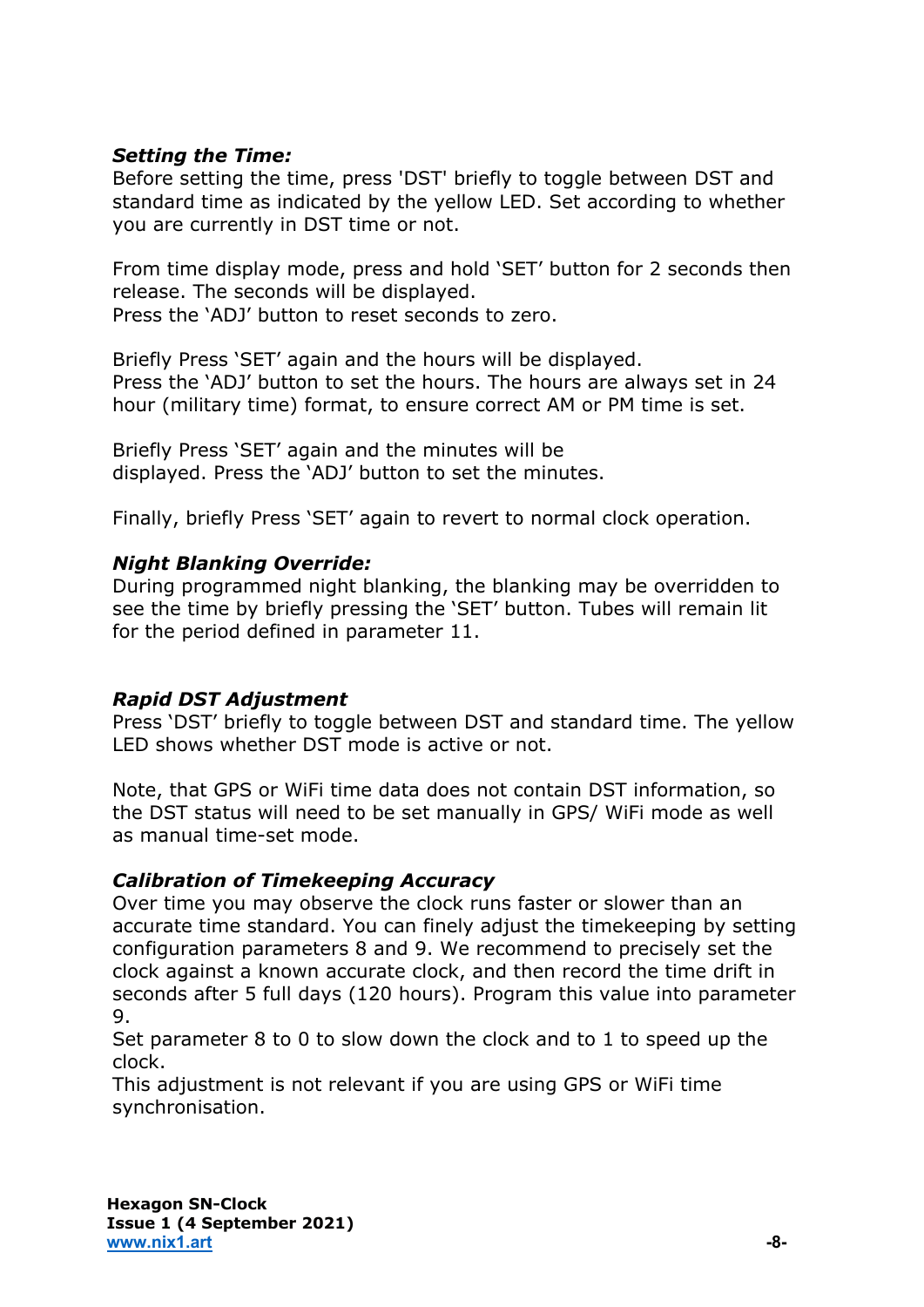# **4. CONFIGURING THE RGB BASE LIGHTING**

#### **4.1 Entering RGB LED menu**

From time display, press and hold the 'ADJ button for 2 seconds then release. The clock will then display the current setting (0 to 20) and show this colour on the RGB LED. Note that value 0 is for autocycling.

Press ADJ to scroll through all the colours until you find your chosen colour. Exit the menu and save your setting by simply leaving it for 30 seconds to auto exit.